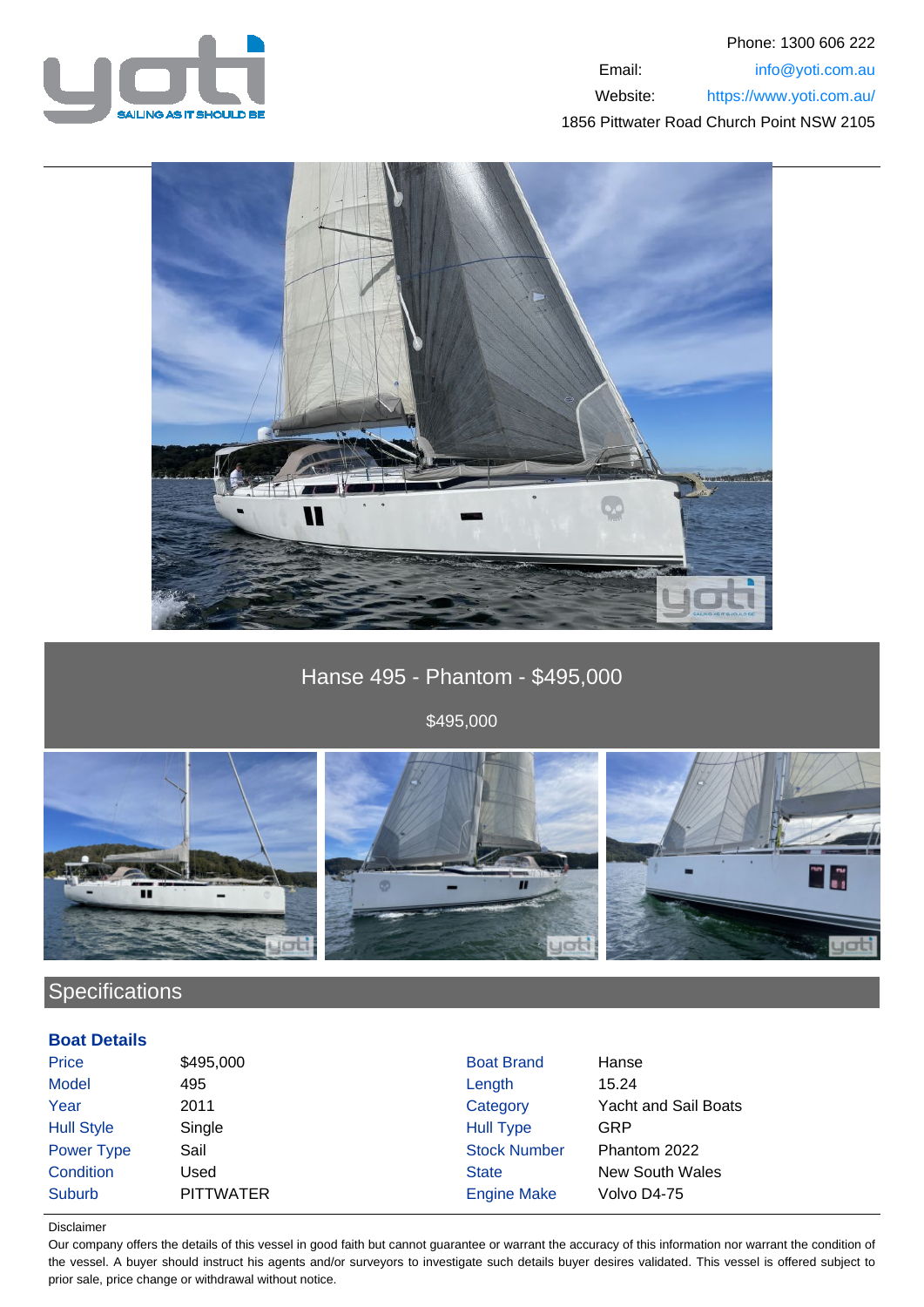

## **Description**

Phantom is a 2011 Hanse 495 listed exclusively for sale with YOTI.

Phantom reveals a well maintained and very well specified Hanse 495. These yachts are sleek, easy to handle and offer excellent performance and a superior amount of useable practical space. All lines are led directly aft to the electric winches just in front of each helm leaving the Coach roof completely free from winches or lines. The self-tacking headsail makes for single handed tacks plus genoa tracks have been factory fitted. The sail wardrobe includes the upgraded fully battened mainsail by Norths, a carbon self-tacking headsail by Hood, overlapping genoa also by Hood, an easy to handle Asymmetric kite or gennaker by Norths and refreshingly we also see both a storm jib and trysail included (with removeable inner-forestay).

Accommodation has been finished in Canadian Beech and consists of a huge owner's cabin forward with island berth, upgraded inner spring mattress and separate private head and shower rooms. The large saloon space comfortably includes the centre bench which integrates storage, seating and the retractable TV. The well kitted galley includes upgraded refrigeration (two drawer fridges, plus drawer freezer), coffee machine, microwave, large sinks and three burner stove and oven. A generous second head (electric and fresh water flush) and shower sits to port opposite the forward facing dedicated nav station followed by two very good sized double aft cabins. The Volvo 72hp (with folding prop) is easily accessed via the gas strut assisted lifting stairs plus side access.

Phantom has recently enjoyed a massive list of significant upgrades, mostly in just 2021... Stainless steel davits / bimini frame / solar panel mounts were custom built and installed; new solar panels installed; generator and air-conditioning added; a new Highfield dinghy and Suzuki outboard added and a VanSat satellite TV system was installed.

Chosen with full teak decks, Phantom is a stunning head turner with a list of extras both customised and factory ordered which will impress all sailors. The twin wheels were upgraded in the black composite 'Y Spoke'. Instrumentation was upgraded to include two colour chart plotters (the larger 12-inch screen easily seen and controlled from the helm), AIS, autopilot with separate handheld remote plus VHF radio with additional handheld repeater. The large boarding / swim platform gives superior access to the water or the dock. Bow and stern thrusters were chosen making docking hassle free.

This is a large capacity, well maintained vessel with serious recent investment.

Contact Peter Mactier for inspection on Pittwater.

| <b>Features</b>                   |                                                                          |
|-----------------------------------|--------------------------------------------------------------------------|
| <b>Designer</b>                   | Judel/ Vrolijk & Co                                                      |
| <b>Builder</b>                    | Hanse Yachts Germany                                                     |
| Water (Potable) Capacity (I)      | Approx. 650L in 2 plastic ROTO moulded tanks.                            |
| <b>Hull Construction Material</b> | Isophthalic gelcoat, Vinyl ester for all outer laminates, Balsa sandwich |
|                                   | above waterline, Polyester inner laminate (orthopaedic or DCPD), Main    |
|                                   | bulkhead laminated to hull and deck, GRP stringbacks.                    |

#### Disclaimer

Our company offers the details of this vessel in good faith but cannot guarantee or warrant the accuracy of this information nor warrant the condition of the vessel. A buyer should instruct his agents and/or surveyors to investigate such details buyer desires validated. This vessel is offered subject to prior sale, price change or withdrawal without notice.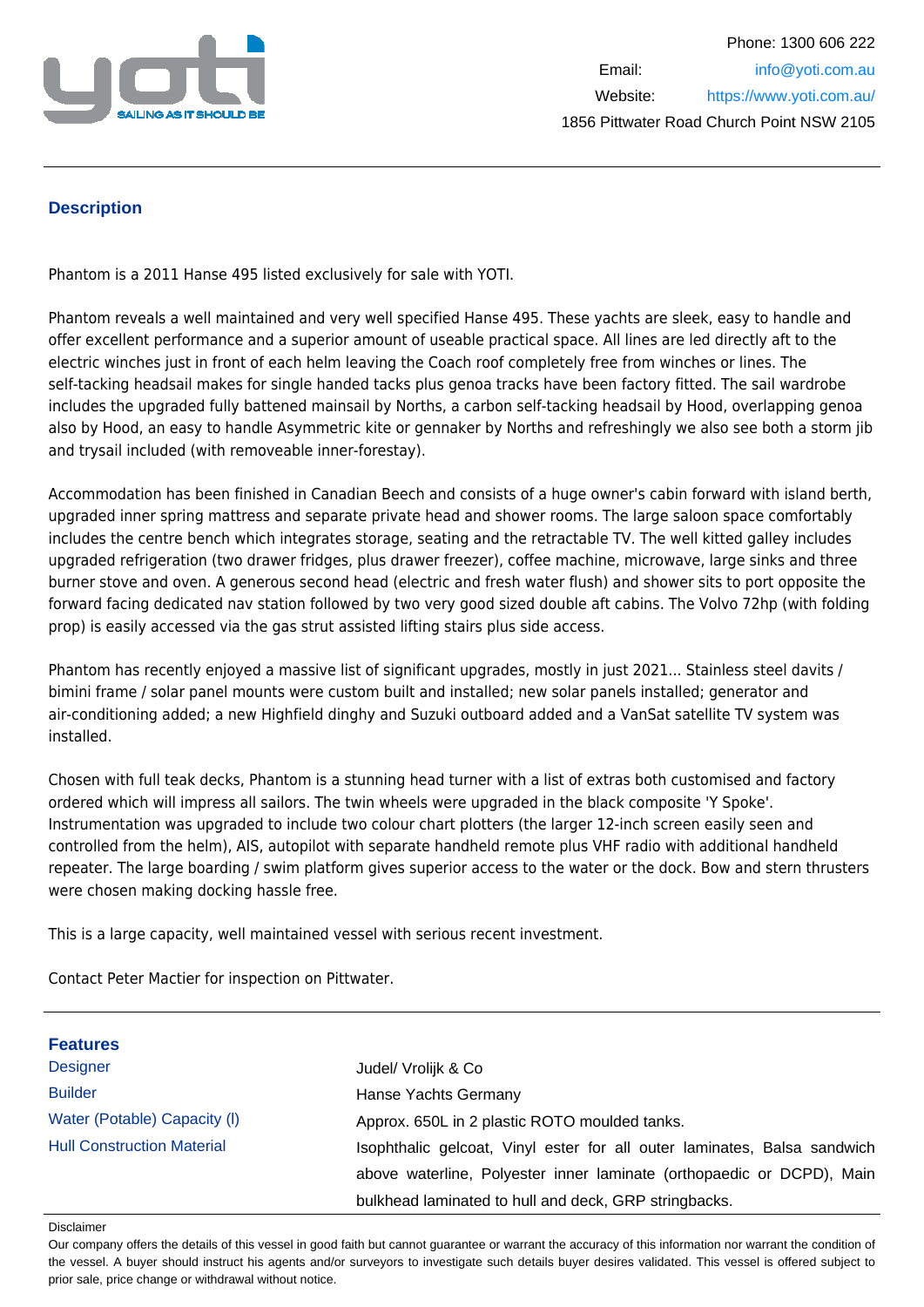

| <b>Hull Type</b>                  | Monohull                                                                        |
|-----------------------------------|---------------------------------------------------------------------------------|
| <b>Deck Construction Material</b> | Full teak decks. Isophthalic gelcoat, Vinylester 1st layer, Bulk laminate       |
|                                   | polyester (orthopaedic or DCPD), Balsa sandwich.                                |
| Length (feet)                     | 50' 6"                                                                          |
| Length (m)                        | 15.40                                                                           |
| Beam/Width (m)                    | 4.75                                                                            |
| Draft (m)                         | 2.38                                                                            |
| <b>Keel/Ballast</b>               | T shaped bulb keel, Stainless Steel keel bolts, large backing plates.           |
| <b>Displacement</b>               | 14,000kg                                                                        |
| <b>Engine Hours</b>               | 1280 hrs Approx.                                                                |
| Horse Power (hp)                  | 72 hp, upgraded alternator.                                                     |
| <b>Engine Room</b>                | Engine room under lifting companionway stairs, sound insulated and              |
|                                   | illuminated with additional side access.                                        |
| Generator                         | Fischer Panda 10000I generator. Installed new Aug 2021.                         |
| <b>Number of Batteries</b>        | House and engine batteries replaced December 2016 $\hat{a} \in$ 150Ah AGM x5 =  |
|                                   | 750Ah.                                                                          |
| <b>Fuel Type</b>                  | <b>Disel</b>                                                                    |
| Fuel Tank Capacity (L)            | Approx. 300L in 2 tanks.                                                        |
| Propeller                         | FLEX-O-FOLD 3-blade folding propeller.                                          |
| <b>Steering System</b>            | Twin wheel steering system, Composite steering wheels, Semi-balanced,           |
|                                   | profiled rudder with alloy shaft and self aligning, needle bearings.            |
| <b>Bow Thruster</b>               | Max Power CR80 bow thruster, retractable 24V incl. 2 x batteries (replaced      |
|                                   | new 2020).                                                                      |
| <b>Stern Thruster</b>             | Max Power 24V, retractable stern thruster. 2 x batteries (replaced new          |
|                                   | 2020).                                                                          |
| <b>Accomodation Notes</b>         | 3 cabins. Large owners cabin forward with "island― double berth and             |
|                                   | completely separate head and shower. L settee on stb side with fixed table      |
|                                   | with bottle storage. Centre piece with bench and dedicated space for TV         |
|                                   | lifter. 2 aft double cabins. Fwd. looking navigation table on stb. with lockers |
|                                   | drawers and shelves. Large in-line galley to port. Second head with             |
|                                   | separate shower stall divided by plexiglass screen.                             |
| <b>Number of Berths</b>           | 7                                                                               |
| <b>Number of Showers</b>          | 2 internal, 1 cockpit shower (all Hot & Cold).                                  |
| <b>Number of Toilets</b>          | Two marine heads (fwd. manual, aft electric with fresh water flush, both        |
|                                   | with holding tanks approx. 35 ltrs each).                                       |
| <b>Air Conditioning</b>           | Air conditioning (new 2021) powered both by generator and shore power           |
|                                   | (separate shore power lead).                                                    |
| <b>Galley Notes</b>               | Microwave (new 2022), Nespresso coffee maker.                                   |
|                                   | Gas detection alarm in the galley. Custom fiddles fitted to galley shelving.    |
|                                   |                                                                                 |

Disclaimer

Our company offers the details of this vessel in good faith but cannot guarantee or warrant the accuracy of this information nor warrant the condition of the vessel. A buyer should instruct his agents and/or surveyors to investigate such details buyer desires validated. This vessel is offered subject to prior sale, price change or withdrawal without notice.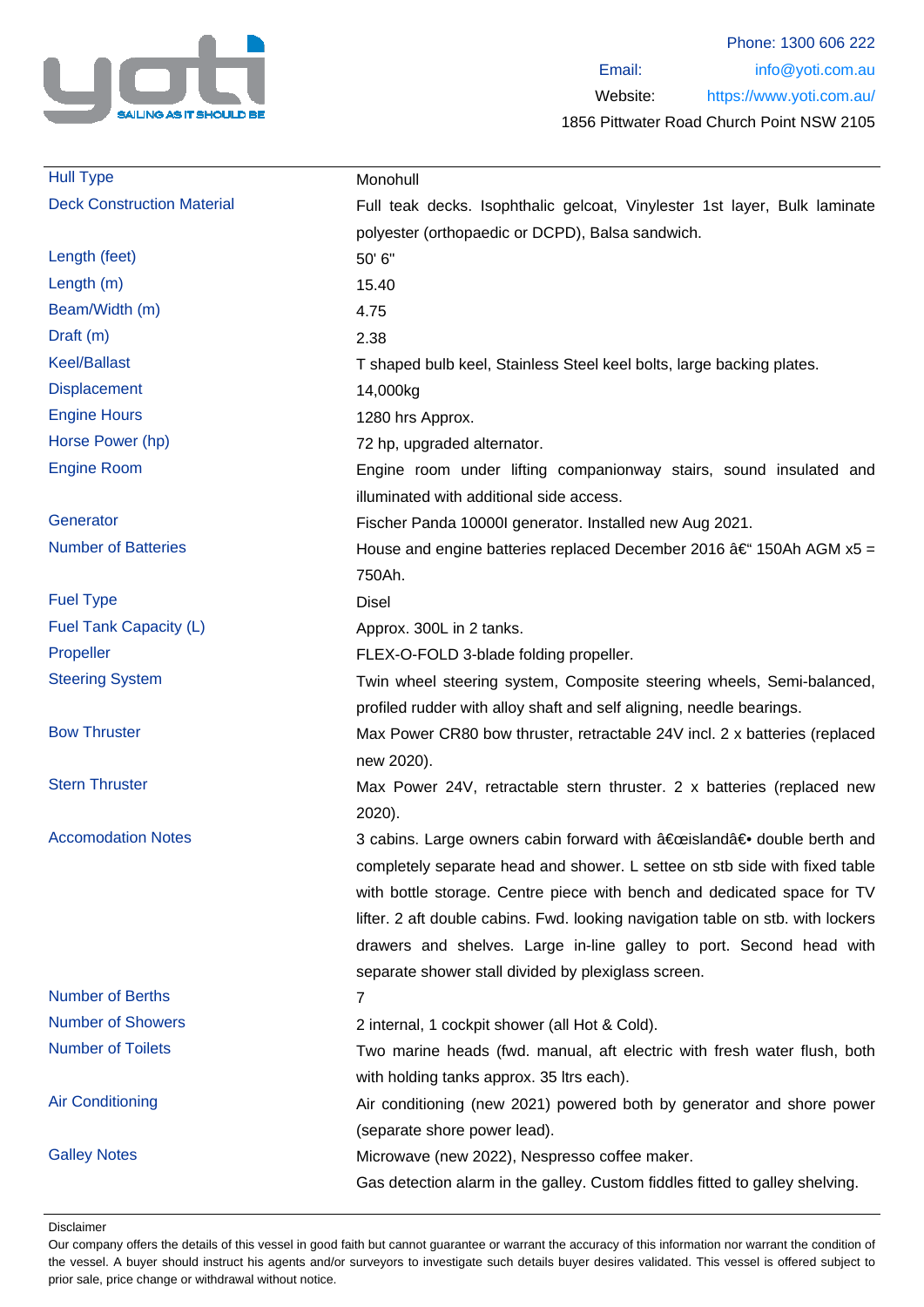

| <b>Stove</b>                              | 3-burner LPG stove with oven (upgrade), gimballed.                                                                                                                                                                                                                                                                                                                                                                                              |
|-------------------------------------------|-------------------------------------------------------------------------------------------------------------------------------------------------------------------------------------------------------------------------------------------------------------------------------------------------------------------------------------------------------------------------------------------------------------------------------------------------|
| Refrigeration                             | $2x$ refrigerators + 1 separate freezer.                                                                                                                                                                                                                                                                                                                                                                                                        |
| <b>Number of Sinks</b>                    | Solid Corian surface bench tops, black quartz with integrated double S/S<br>sink.                                                                                                                                                                                                                                                                                                                                                               |
| <b>Entertainment and Appliances Notes</b> | FM Radio CD/MP3 + 4 speakers in saloon and Watertight speakers in<br>cockpit. Sony Bravia TV retractable. Satellite TV antenna - Sea TV by<br>Vansat installed 2021 - Tuned to the Foxtel satellite with connections for a<br>Foxtel box. Chromecast connector on TV.                                                                                                                                                                           |
| Anchor / Winch                            | Lewmar electric windlass, 35kg Sarca Excel Anchor (upgrade) Stainless<br>Steel chain 10 mm, 50 m $+$ 50 m 18 mm nylon rode.                                                                                                                                                                                                                                                                                                                     |
| <b>Bilge Pump</b>                         | Electric and manual bilge pump. Second manual bilge pump with roving<br>hose aft port cabin (Cat 2).                                                                                                                                                                                                                                                                                                                                            |
| <b>Deck Gear</b>                          | 2 electric primary winches 54 AST (upgrade), 2 secondary winches 54<br>AST, self tacking jib track, fully integrated in the foredeck, genoa tracks<br>(upgrade), 6 retractable mooring cleats, Fixed anchor arm with anchor<br>roller and teak foot step with integrated pad eye / spinnaker tack point, life<br>line opening gates both sides. All load-bearing blocks replaced with<br>high-load Lewmar racing blocks.                        |
| Mast/Rigging                              | 2 spreader silver deck stepped anodised mast, tapered. Rodkicker vang.<br>Navtec hydraulic backstay. Covered dyneema removable inner forestay<br>with Wichard tensioner, fully braced to forward bulkhead with double<br>Wichard pad-eye on foredeck (work performed by Ruel Rigging).                                                                                                                                                          |
| Sail Inventory                            | North sails Norlam main - performance option with car slide system. Hood<br>110% carbon overlapping jib. Hood carbon self-tacking headsail. North A3<br>Gennaker (white with Phantom image). Hood Storm jib, Hood storm trysail.<br>Selden Furlex under deck furler.<br>Main halyard – 2:1 purchase, dyneema. Spinnaker / Storm job and job<br>halyard all Spectra. Spinnaker sheets/overlapping headsail sheets.<br>Bobstay – Pacific rigging. |
| <b>Electrics</b>                          | 230 V shore supply protected with differential breaker and distribution<br>system, shore power lead, Victron Inverter/charger, 3000W pure sine wave<br>inverter. Outlets throughout cabins, 12V outlet at helm station and chart<br>table. Vansat System (TV sat system) new June 2021. 2 x solar panels<br>mounted on bimini (new 2021).                                                                                                       |
| <b>Electronics Navigation</b>             | Simrad NSE12 Chart Plotter in cockpit with GPS unit. Second colour chart<br>plotter at nav station: Simrad NSE8. Simrad AP24 Autopilot with Flux Gate<br>Compass FC 40, Computing Unit Control Unit with hand held remote.<br>Simrad IS20 Wind analogue display in cockpit port and stb. Simrad IS20<br>Full Function Graphic Display. Hand held compass.                                                                                       |

Disclaimer

Our company offers the details of this vessel in good faith but cannot guarantee or warrant the accuracy of this information nor warrant the condition of the vessel. A buyer should instruct his agents and/or surveyors to investigate such details buyer desires validated. This vessel is offered subject to prior sale, price change or withdrawal without notice.